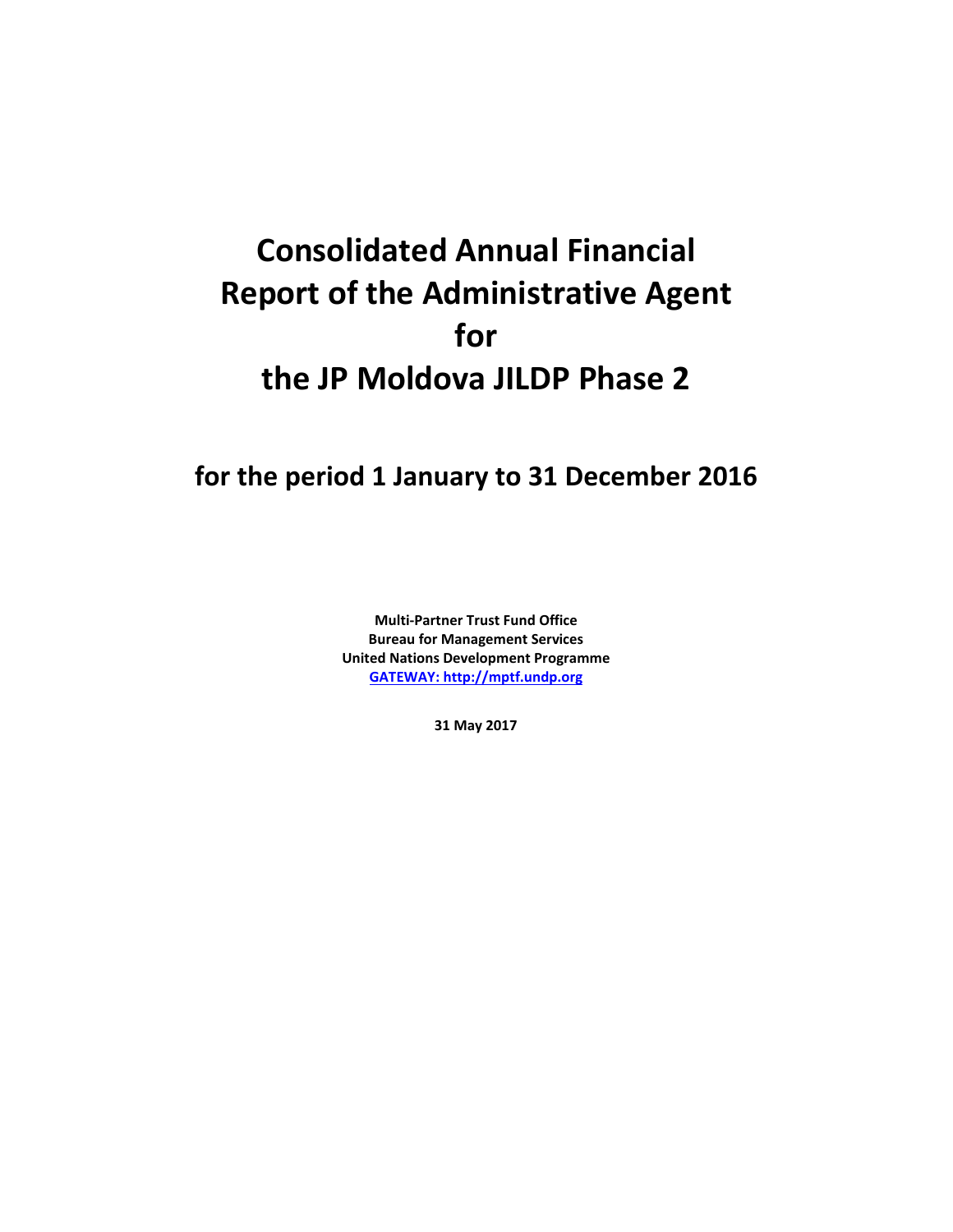JP MOLDOVA JILDP PHASE 2 CONSOLIDATED ANNUAL FINANCIAL REPORT **2016**

# **PARTICIPATING ORGANIZATIONS CONTRIBUTORS**



UNDP(MDTF/PUNO only).





DENMARK, Government of



UNWOMEN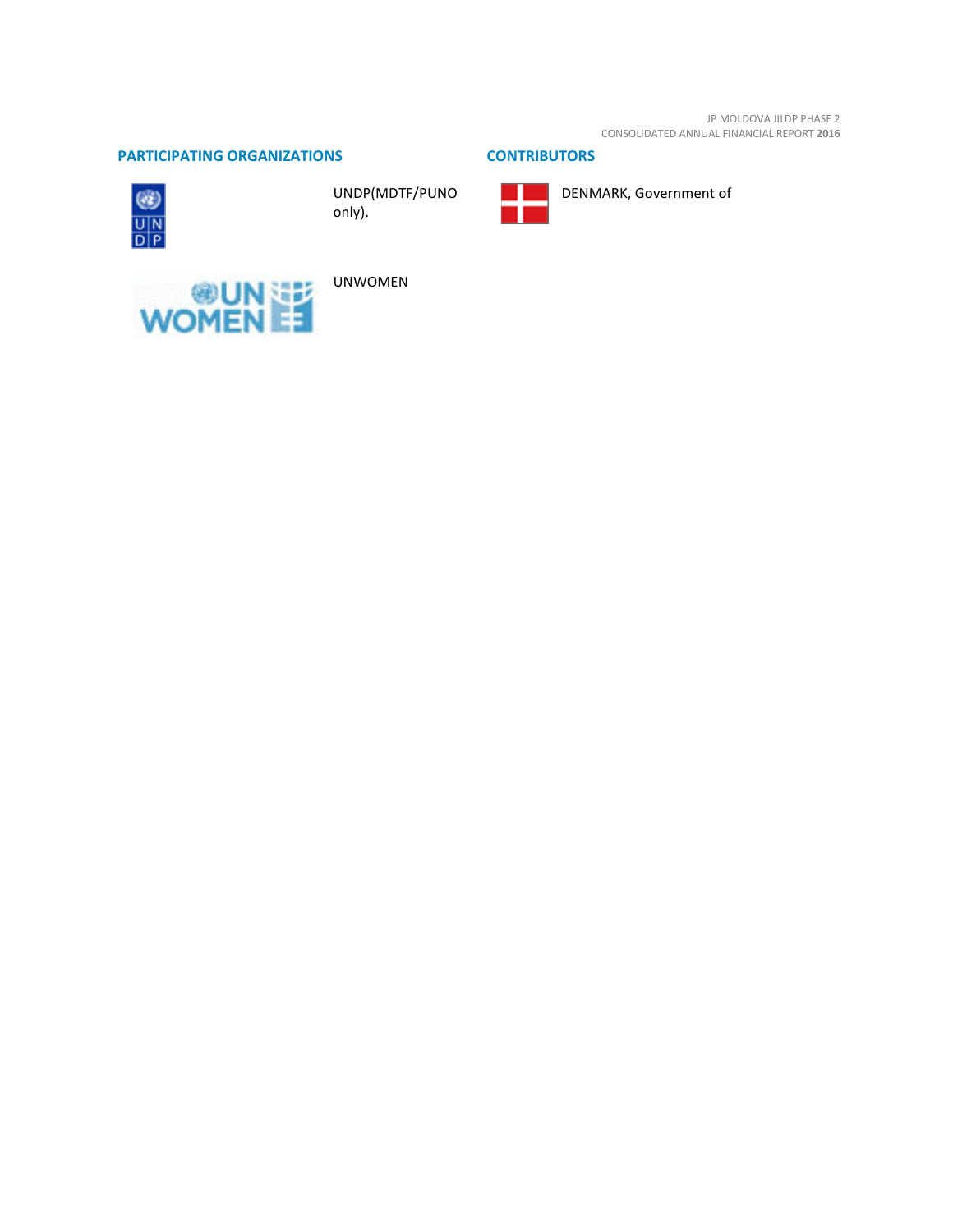Amount approved by the Steering Committee for a project/programme.

#### **Approved Project/Programme**

A project/programme including budget, etc., that is approved by the Steering Committee for fund allocation purposes.

## **Contributor Commitment**

Amount(s) committed by a donor to a Fund in a signed Standard Administrative Arrangement with the UNDP Multi-Partner Trust Fund Office (MPTF Office), in its capacity as the Administrative Agent. A commitment may be paid or pending payment.

## **Contributor Deposit**

Cash deposit received by the MPTF Office for the Fund from a contributor in accordance with a signed Standard Administrative Arrangement.

#### **Delivery Rate**

The percentage of funds that have been utilized, calculated by comparing expenditures reported by a Participating Organization against the 'net funded amount'.

## **Indirect Support Costs**

A general cost that cannot be directly related to any particular programme or activity of the Participating Organizations. UNDG policy establishes a fixed indirect cost rate of 7% of programmable costs.

## **Net Funded Amount**

Amount transferred to a Participating Organization less any refunds transferred back to the MPTF Office by a Participating Organization.

## **Participating Organization**

A UN Organization or other inter-governmental Organization that is an implementing partner in a Fund, as represented by signing a Memorandum of Understanding (MOU) with the MPTF Office for a particular Fund.

## **Project Expenditure**

The sum of expenses and/or expenditure reported by all Participating Organizations for a Fund irrespective of which basis of accounting each Participating Organization follows for donor reporting.

## **Project Financial Closure**

A project or programme is considered financially closed when all financial obligations of an operationally completed project or programme have been settled, and no further financial charges may be incurred.

## **Project Operational Closure**

A project or programme is considered operationally closed when all programmatic activities for which Participating Organization(s) received funding have been completed.

## **Project Start Date**

Date of transfer of first instalment from the MPTF Office to the Participating Organization.

#### **Total Approved Budget**

This represents the cumulative amount of allocations approved by the Steering Committee.

## **US Dollar Amount**

The financial data in the report is recorded in US Dollars and due to rounding off of numbers, the totals may not add up.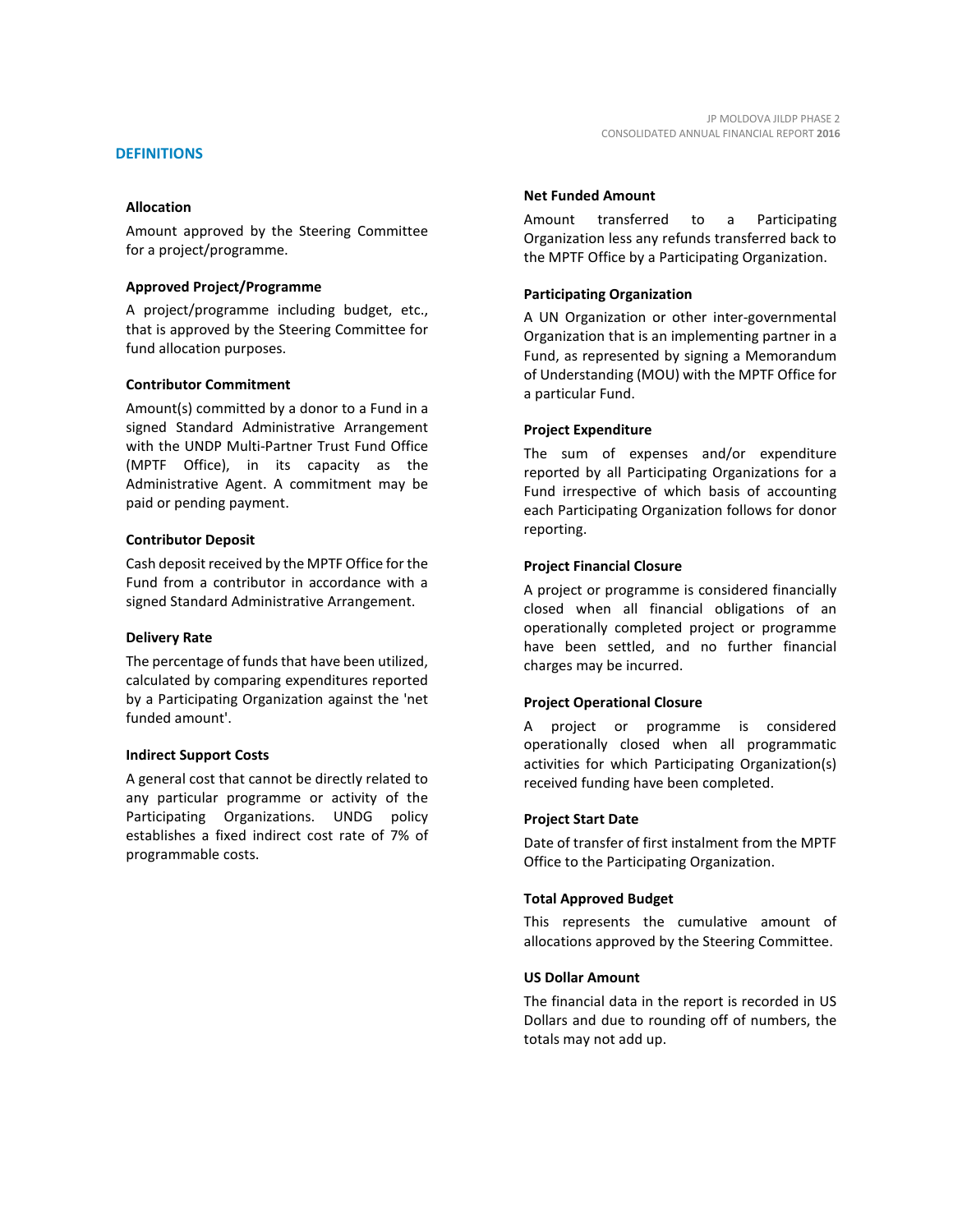#### JP MOLDOVA JILDP PHASE 2 CONSOLIDATED ANNUAL FINANCIAL REPORT 2016

# **TABLE OF CONTENTS**

| Introduction 1 1 |   |
|------------------|---|
|                  |   |
|                  |   |
|                  |   |
|                  |   |
|                  | 5 |
|                  |   |
|                  |   |
|                  |   |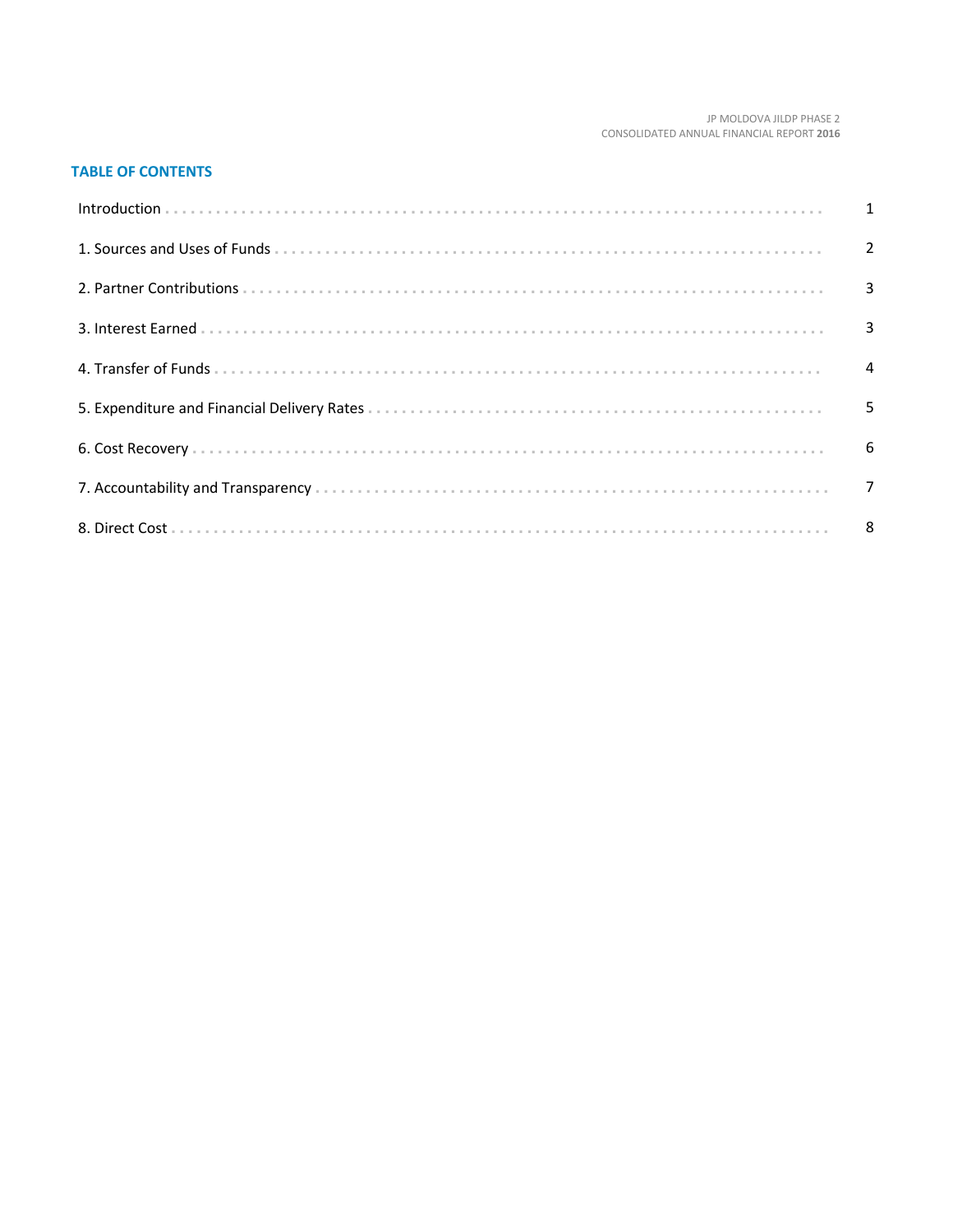#### **INTRODUCTION**

This Consolidated Annual Financial Report of the **JP Moldova JILDP Phase 2** is prepared by the United Nations Development Programme (UNDP) Multi-Partner Trust Fund Office (MPTF Office) in fulfillment of its obligations as Administrative Agent, as per the terms of Reference (TOR), the Memorandum of Understanding (MOU) signed between the UNDP MPTF Office and the Participating Organizations, and the Standard Administrative Arrangement (SAA) signed with contributors.

The MPTF Office, as Administrative Agent, is<br>responsible for concluding an MOU with responsible for concluding an MOU with Participating Organizations and SAAs with contributors. It receives, administers and

manages contributions, and disburses these funds to the Participating Organizations. The Administrative Agent prepares and submits annual consolidated financial reports, as well as regular financial statements, for transmission to contributors.

This consolidated financial report covers the period 1 January to 31 December **2016** and provides financial data on progress made in the implementation of projects of the **JP Moldova JILDP Phase 2**. It is posted on the MPTF Office GATEWAY [\(http://mptf.undp.org/factsheet/fund/JMD10\)](http://mptf.undp.org/factsheet/fund/JMD10).

The financial data in the report is recorded in US Dollars and due to rounding off of numbers, the totals may not add up.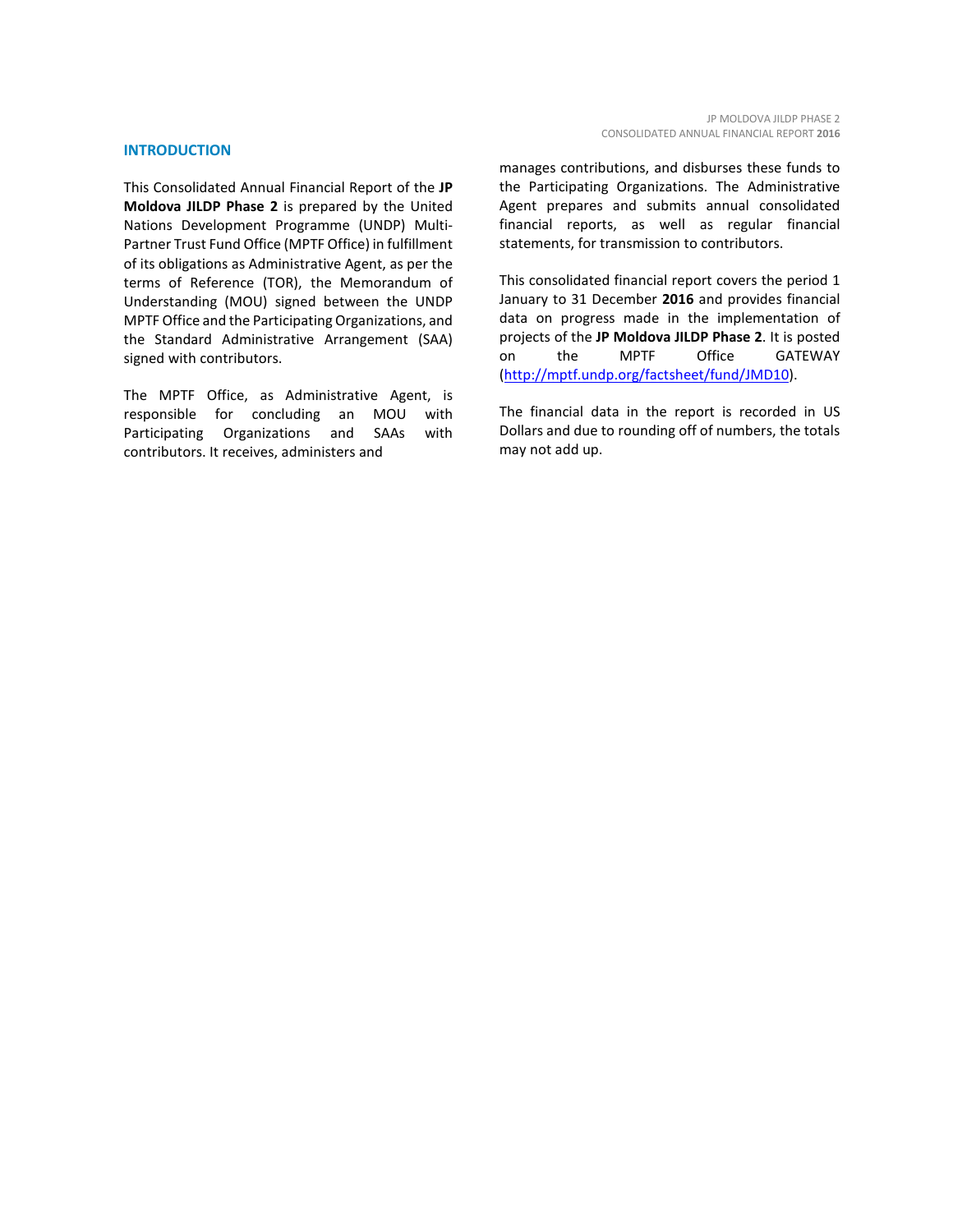#### **2016 FINANCIAL PERFORMANCE**

This chapter presents financial data and analysis of the **JP Moldova JILDP Phase 2** using the passthrough funding modality as of 31 December **2016**. Financial information for this Fund is also available on the MPTF Office GATEWAY, at the following address:

[http://mptf.undp.org/factsheet/fund/JMD10.](http://mptf.undp.org/factsheet/fund/JMD10)

# **1. SOURCES AND USES OF FUNDS**

As of 31 December **2016**, 1 contributors deposited US\$ **5,319,461** in contributions and US\$ **2,452** was earned in interest.

The cumulative source of funds was US\$ **5,321,913**.

Of this amount, US\$ **5,217,167** has been net funded to **2** Participating Organizations, of which US\$ **5,215,910** has been reported as expenditure. The Administrative Agent fee has been charged at the approved rate of 1% on deposits and amounts to US\$ **53,195**. Table 1 provides an overview of the overall sources, uses, and balance of the **JP Moldova JILDP Phase 2** as of 31 December 2016.

|                                                           | Annual 2015 | Annual 2016  | <b>Cumulative</b> |
|-----------------------------------------------------------|-------------|--------------|-------------------|
| <b>Sources of Funds</b>                                   |             |              |                   |
| Contributions from donors                                 |             |              | 5,319,461         |
| Fund Earned Interest and Investment Income                | 12          | 80           | 2,452             |
| Interest Income received from Participating Organizations |             |              |                   |
| Refunds by Administrative Agent to Contributors           |             |              |                   |
| Fund balance transferred to another MDTF                  |             |              |                   |
| Other Income                                              |             |              |                   |
| <b>Total: Sources of Funds</b>                            | 12          | 80           | 5,321,913         |
| <b>Use of Funds</b>                                       |             |              |                   |
| Transfers to Participating Organizations                  |             |              | 5,266,115         |
| Refunds received from Participating Organizations         |             | (48, 948)    | (48, 948)         |
| <b>Net Funded Amount</b>                                  |             | (48, 948)    | 5,217,167         |
| <b>Administrative Agent Fees</b>                          |             |              | 53,195            |
| Direct Costs: (Steering Committee, Secretariatetc.)       |             |              |                   |
| <b>Bank Charges</b>                                       | $\Omega$    | $\mathbf{1}$ | 172               |
| <b>Other Expenditures</b>                                 |             |              |                   |
| <b>Total: Uses of Funds</b>                               | 0           | (48, 948)    | 5,270,533         |
| Change in Fund cash balance with Administrative Agent     | 12          | 49,027       | 51,380            |
| Opening Fund balance (1 January)                          | 2,341       | 2,353        |                   |
| <b>Closing Fund balance (31 December)</b>                 | 2,353       | 51,380       | 51,380            |
| <b>Net Funded Amount</b>                                  |             | (48, 948)    | 5,217,167         |
| Participating Organizations' Expenditure                  | 2,197,717   | (1)          | 5,215,910         |
| <b>Balance of Funds with Participating Organizations</b>  |             |              | 1,257             |

# **Table 1. Financial Overview, as of 31 December 2016 (in US Dollars)**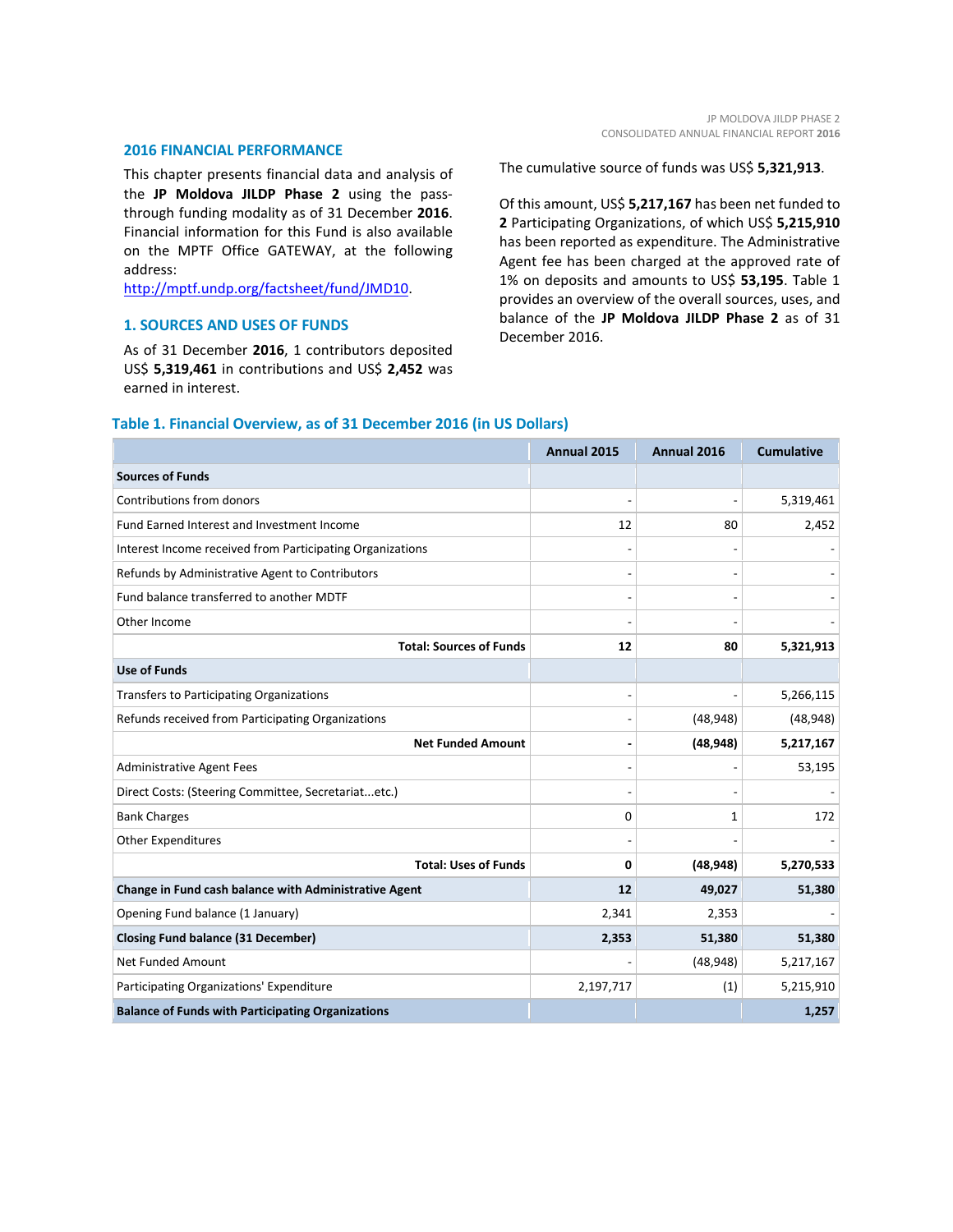# **2. PARTNER CONTRIBUTIONS**

Table 2 provides information on cumulative contributions received from all contributors to this Fund as of 31 December **2016**.

The **JP Moldova JILDP Phase 2** is currently being financed by **1** contributors, as listed in the table below.

The table below includes commitments made up to 31 December **2016** through signed Standard Administrative Agreements, and deposits made through **2016**. It does not include commitments that were made to the fund beyond **2016**.

# **Table 2. Contributors' Commitments and Deposits, as of 31 December 2016 (in US Dollars)**

| <b>Contributors</b>    | <b>Total Commitments</b> | <b>Prior Years</b><br>as of 31-Dec-2015 Deposits | <b>Current Year</b><br>Jan-Dec-2016 Deposits | <b>Total Deposits</b> |
|------------------------|--------------------------|--------------------------------------------------|----------------------------------------------|-----------------------|
| DENMARK, Government of | 5,319,461                | 5.319.461                                        |                                              | 5,319,461             |
| <b>Grand Total</b>     | 5,319,461                | 5,319,461                                        |                                              | 5,319,461             |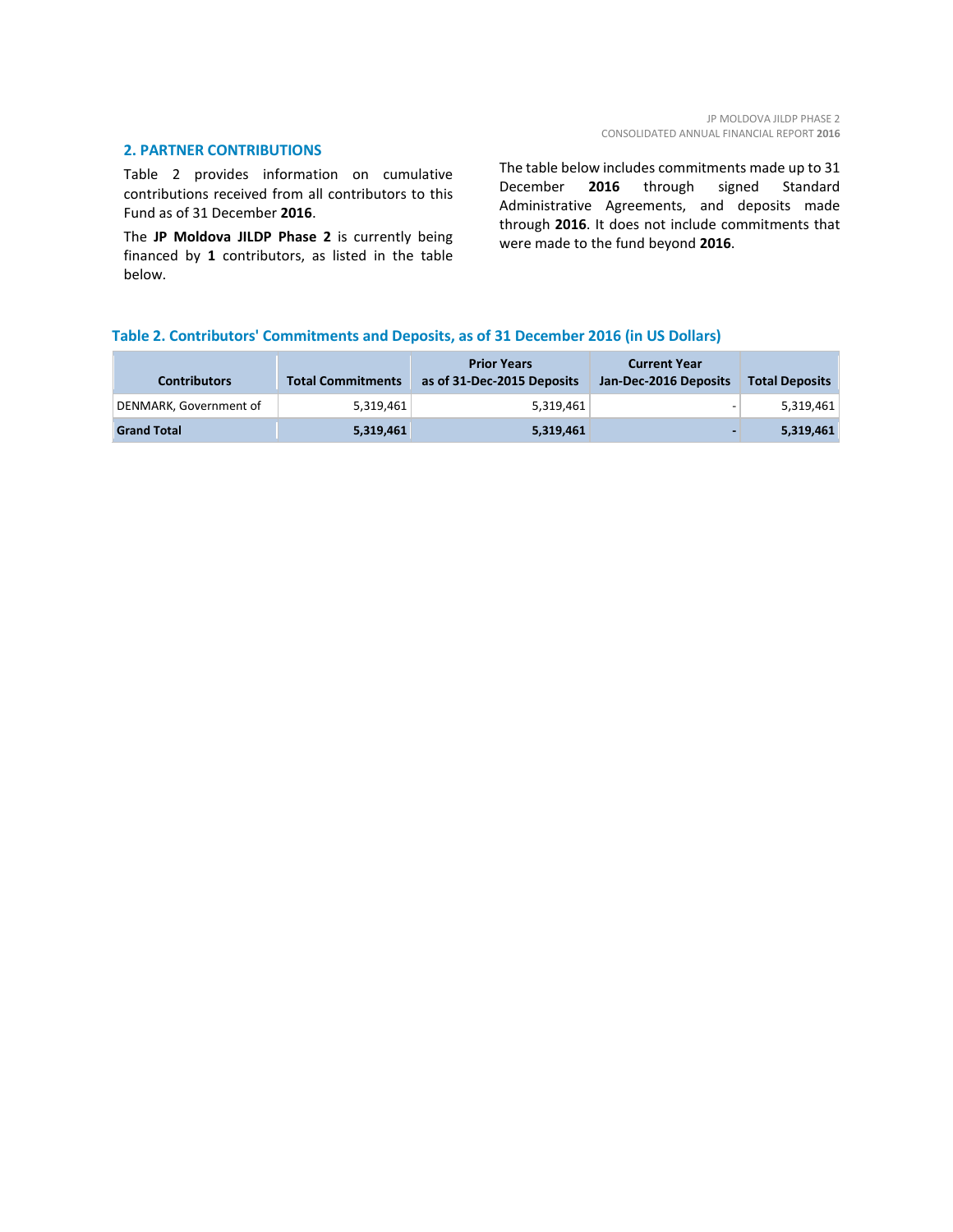# **3. INTEREST EARNED**

Interest income is earned in two ways: 1) on the balance of funds held by the Administrative Agent (Fund earned interest), and 2) on the balance of funds held by the Participating Organizations (Agency earned interest) where their Financial Regulations and Rules allow return of interest to the AA.

As of 31 December **2016**, Fund earned interest amounts to US\$ **2,452**.

Details are provided in the table below.

# **Table 3. Sources of Interest and Investment Income, as of 31 December 2016 (in US Dollars)**

| <b>Interest Earned</b>                     | <b>Prior Years</b><br>as of 31-Dec-2015 | <b>Current Year</b><br>Jan-Dec-2016 | Total |
|--------------------------------------------|-----------------------------------------|-------------------------------------|-------|
| <b>Administrative Agent</b>                |                                         |                                     |       |
| Fund Earned Interest and Investment Income | 2,372                                   | 80                                  | 2,452 |
| <b>Total: Fund Earned Interest</b>         | 2,372                                   | 80                                  | 2,452 |
| <b>Participating Organization</b>          |                                         |                                     |       |
| <b>Total: Agency earned interest</b>       |                                         |                                     |       |
| <b>Grand Total</b>                         | 2,372                                   | 80                                  | 2,452 |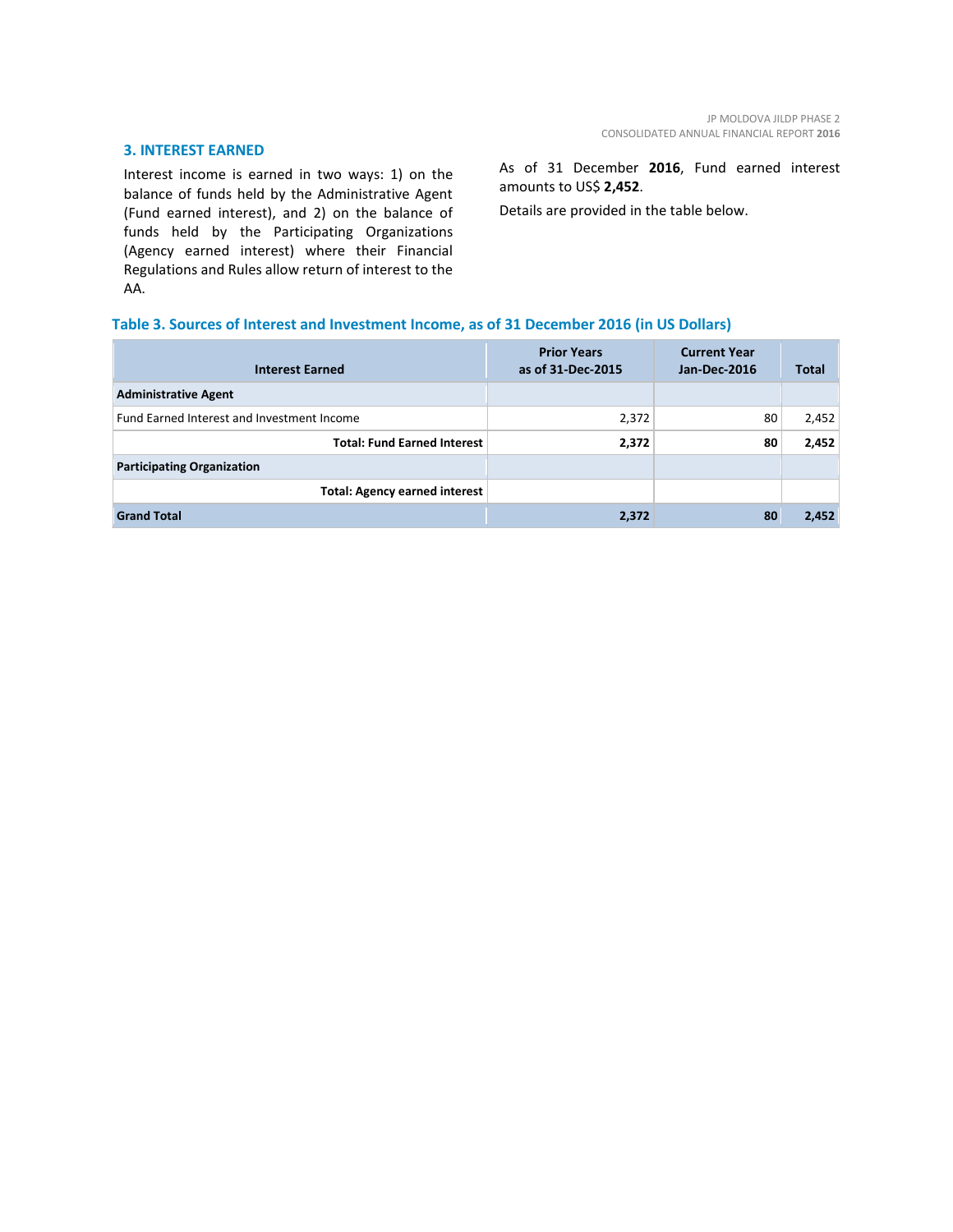## **4. TRANSFER OF FUNDS**

Allocations to Participating Organizations are approved by the Steering Committee and disbursed by the Administrative Agent. As of 31 December **2016**, the AA has transferred US\$ **5,266,115** to **2** Participating Organizations (see list below).

# **4.1 TRANSFER BY PARTICIPATING ORGANIZATION**

Table 4 provides additional information on the refunds received by the MPTF Office, and the net funded amount for each of the Participating Organizations.

# **Table 4. Transfer, Refund, and Net Funded Amount by Participating Organization, as of 31 December 2016 (in US Dollars)**

| <b>Participating</b><br>Organization | Prior Years as of 31-Dec-2015 |                |                   | <b>Current Year Jan-Dec-2016</b> |                |                   | Total            |                |                   |
|--------------------------------------|-------------------------------|----------------|-------------------|----------------------------------|----------------|-------------------|------------------|----------------|-------------------|
|                                      | <b>Transfers</b>              | <b>Refunds</b> | <b>Net Funded</b> | <b>Transfers</b>                 | <b>Refunds</b> | <b>Net Funded</b> | <b>Transfers</b> | <b>Refunds</b> | <b>Net Funded</b> |
| <b>UNDP</b>                          | 4.668.938                     |                | 4,668,938         |                                  | (48, 948)      | (48, 948)         | 4,668,938        | (48.948)       | 4,619,990         |
| <b>UNWOMEN</b>                       | 597.177                       |                | 597,177           |                                  |                |                   | 597.177          |                | 597,177           |
| <b>Grand Total</b>                   | 5,266,115                     |                | 5,266,115         |                                  | (48, 948)      | (48, 948)         | 5,266,115        | (48, 948)      | 5,217,167         |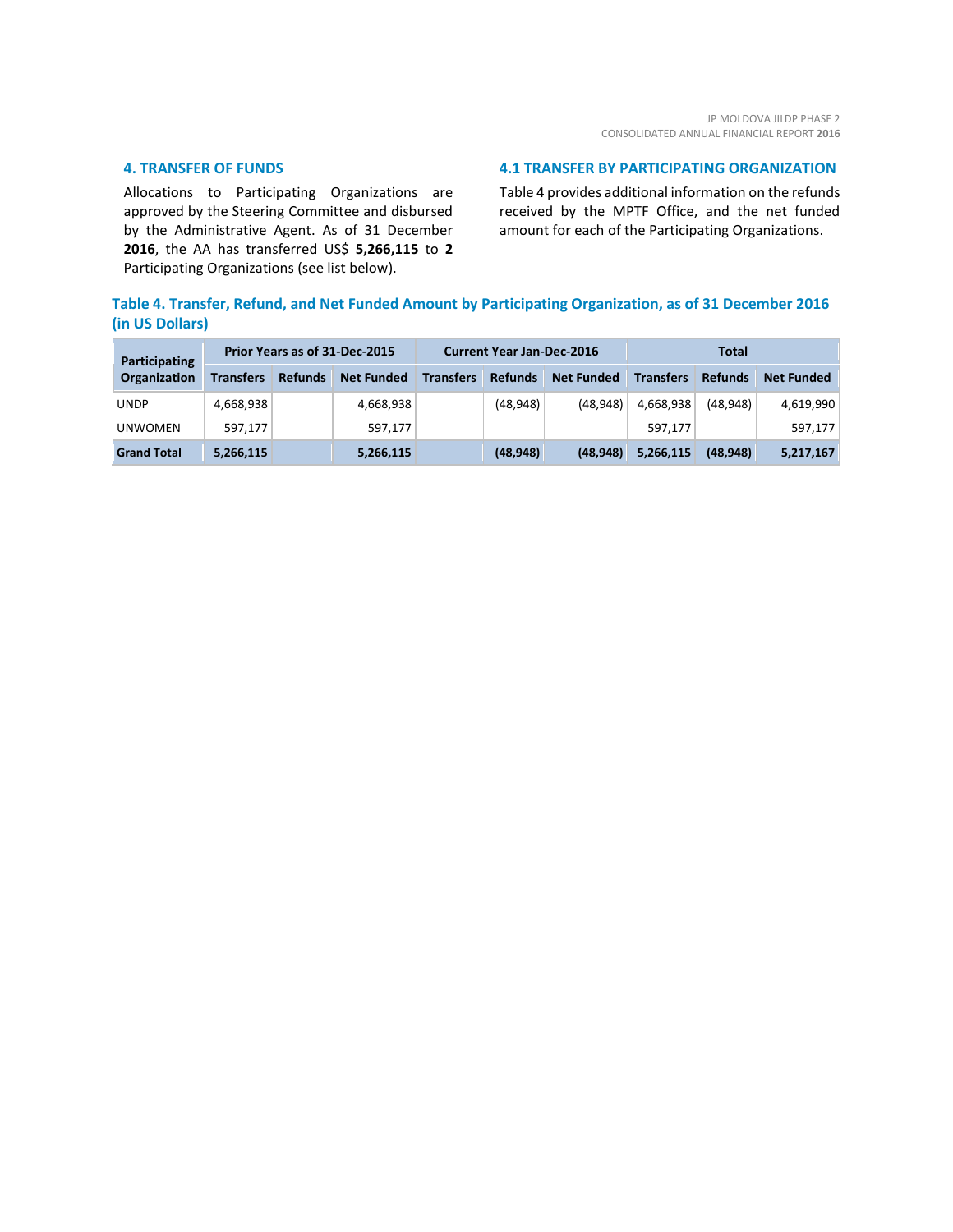JP MOLDOVA JILDP PHASE 2 CONSOLIDATED ANNUAL FINANCIAL REPORT **2016**

# **5. EXPENDITURE AND FINANCIAL DELIVERY RATES**

All final expenditures reported for the year **2016** were submitted by the Headquarters of the Participating Organizations. These were consolidated by the MPTF Office.

Project expenditures are incurred and monitored by each Participating Organization, and are reported as per the agreed upon categories for inter-agency harmonized reporting. The reported expenditures were submitted via the MPTF Office's online expenditure reporting tool. The **2016** expenditure data has been posted on the MPTF Office GATEWAY at [http://mptf.undp.org/factsheet/fund/JMD10.](http://mptf.undp.org/factsheet/fund/JMD10)

# **5.1 EXPENDITURE REPORTED BY PARTICIPATING ORGANIZATION**

In **2016**, US\$ **(48,948)** was net funded to Participating Organizations, and US\$ **(1)** was reported in expenditure.

As shown in table below, the cumulative net funded amount is US\$ **5,217,167** and cumulative expenditures reported by the Participating Organizations amount to US\$ **5,215,910**. This equates to an overall Fund expenditure delivery rate of **100** percent.

# **Table 5.1 Net Funded Amount, Reported Expenditure, and Financial Delivery by Participating Organization, as of 31 December 2016 (in US Dollars)**

|                                             |                           |                             | <b>Expenditure</b>                      |                                     |                   |                           |
|---------------------------------------------|---------------------------|-----------------------------|-----------------------------------------|-------------------------------------|-------------------|---------------------------|
| <b>Participating</b><br><b>Organization</b> | Approved<br><b>Amount</b> | <b>Net Funded</b><br>Amount | <b>Prior Years</b><br>as of 31-Dec-2015 | <b>Current Year</b><br>Jan-Dec-2016 | <b>Cumulative</b> | <b>Delivery Rate</b><br>% |
| <b>UNDP</b>                                 | 4,668,938                 | 4,619,990                   | 4,619,956                               |                                     | 4,619,956         | 100.00                    |
| <b>UNWOMEN</b>                              | 597,177                   | 597,177                     | 595,954                                 | $\left( 1\right)$                   | 595.954           | 99.80                     |
| <b>Grand Total</b>                          | 5,266,115                 | 5,217,167                   | 5,215,911                               | (1)                                 | 5,215,910         | 99.98                     |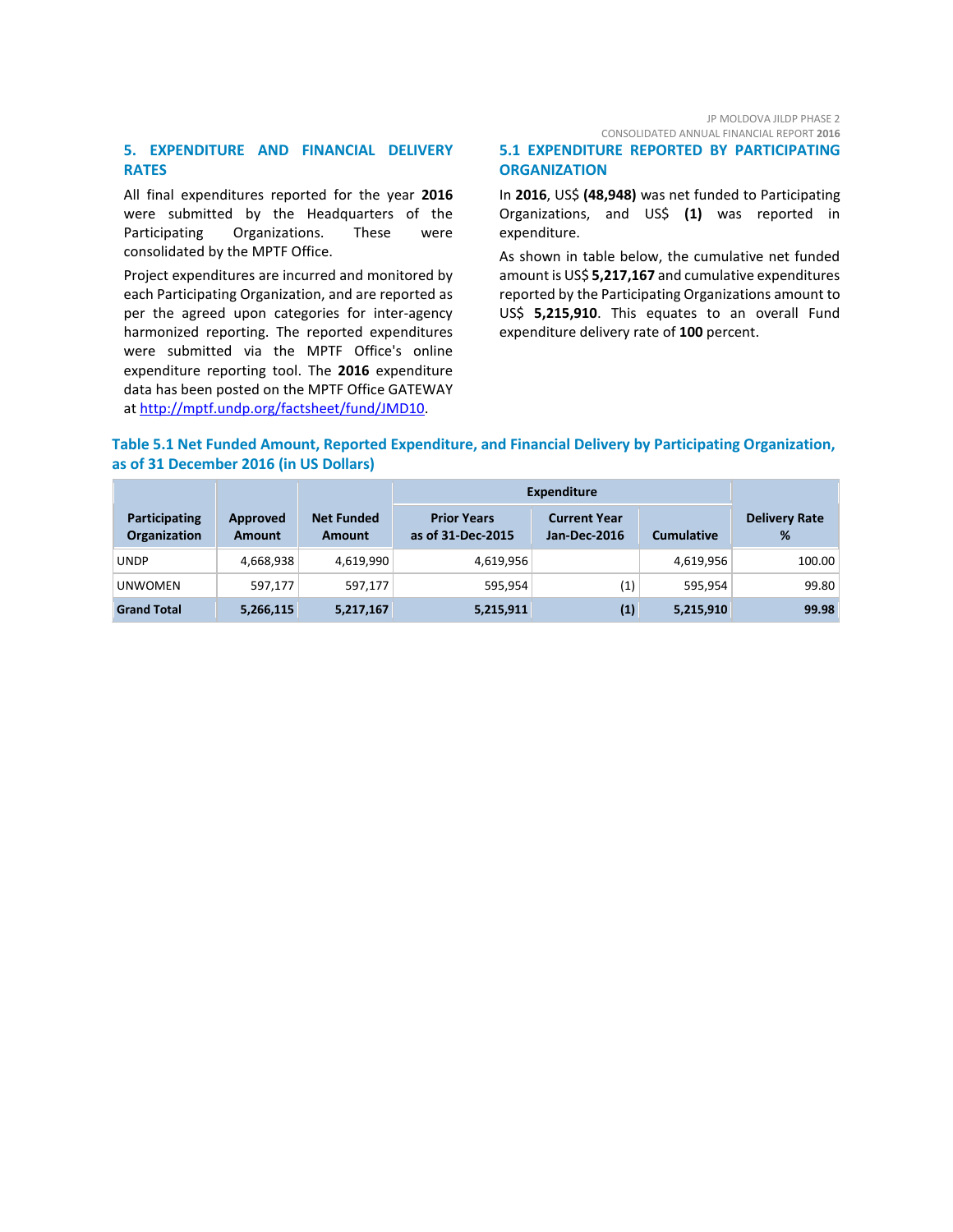## **5.2 EXPENDITURE REPORTED BY CATEGORY**

Project expenditures are incurred and monitored by each Participating Organization and are reported as per the agreed categories for inter-agency harmonized reporting. In 2006 the UN Development Group (UNDG) established six categories against which UN entities must report inter-agency project expenditures. Effective 1 January 2012, the UN Chief Executive Board (CEB) modified these categories as a result of IPSAS adoption to comprise eight categories. All expenditure incurred prior to 1 January 2012 have been reported in the old categories; post 1 January 2012 all expenditure are reported in the new eight categories. See table below.

## **2012 CEB Expense Categories**

- 1. Staff and personnel costs
- 2. Supplies, commodities and materials
- 3. Equipment, vehicles, furniture and depreciation
- 4. Contractual services
- 5. Travel
- 6. Transfers and grants
- 7. General operating expenses
- 8. Indirect costs

\_\_\_\_\_\_\_\_\_\_\_\_\_\_\_\_\_\_\_\_\_\_

## **Table 5.2 Expenditure by UNDG Budget Category, as of 31 December 2016 (in US Dollars)**

|                                           | <b>Expenditure</b>                      |                                     |              |                                                     |
|-------------------------------------------|-----------------------------------------|-------------------------------------|--------------|-----------------------------------------------------|
| Category                                  | <b>Prior Years</b><br>as of 31-Dec-2015 | <b>Current Year</b><br>Jan-Dec-2016 | <b>Total</b> | <b>Percentage of Total</b><br><b>Programme Cost</b> |
| Staff & Personnel Cost (New)              | 124,069                                 |                                     | 124,069      | 2.54                                                |
| Suppl, Comm, Materials (New)              | 18,229                                  |                                     | 18,229       | 0.37                                                |
| Equip, Veh, Furn, Depn (New)              | 418,808                                 |                                     | 418,808      | 8.59                                                |
| Contractual Services (New)                | 2,244,037                               |                                     | 2,244,037    | 46.03                                               |
| Travel (New)                              | 80,469                                  |                                     | 80,469       | 1.65                                                |
| Transfers and Grants (New)                | 1,630,870                               |                                     | 1,630,870    | 33.45                                               |
| <b>General Operating (New)</b>            | 358,894                                 | (1)                                 | 358,893      | 7.36                                                |
| <b>Programme Costs Total</b>              | 4,875,377                               | (1)                                 | 4,875,377    | 100.00                                              |
| <sup>1</sup> Indirect Support Costs Total | 340,533                                 |                                     | 340,533      | 6.98                                                |
| <b>Total</b>                              | 5,215,911                               | (1)                                 | 5,215,910    |                                                     |

**<sup>1</sup> Indirect Support Costs** charged by Participating Organization, based on their financial regulations, can be deducted upfront or at a later stage during implementation. The percentage may therefore appear to exceed the 7% agreed-upon for on-going projects. Once projects are financially closed, this number is not to exceed 7%.